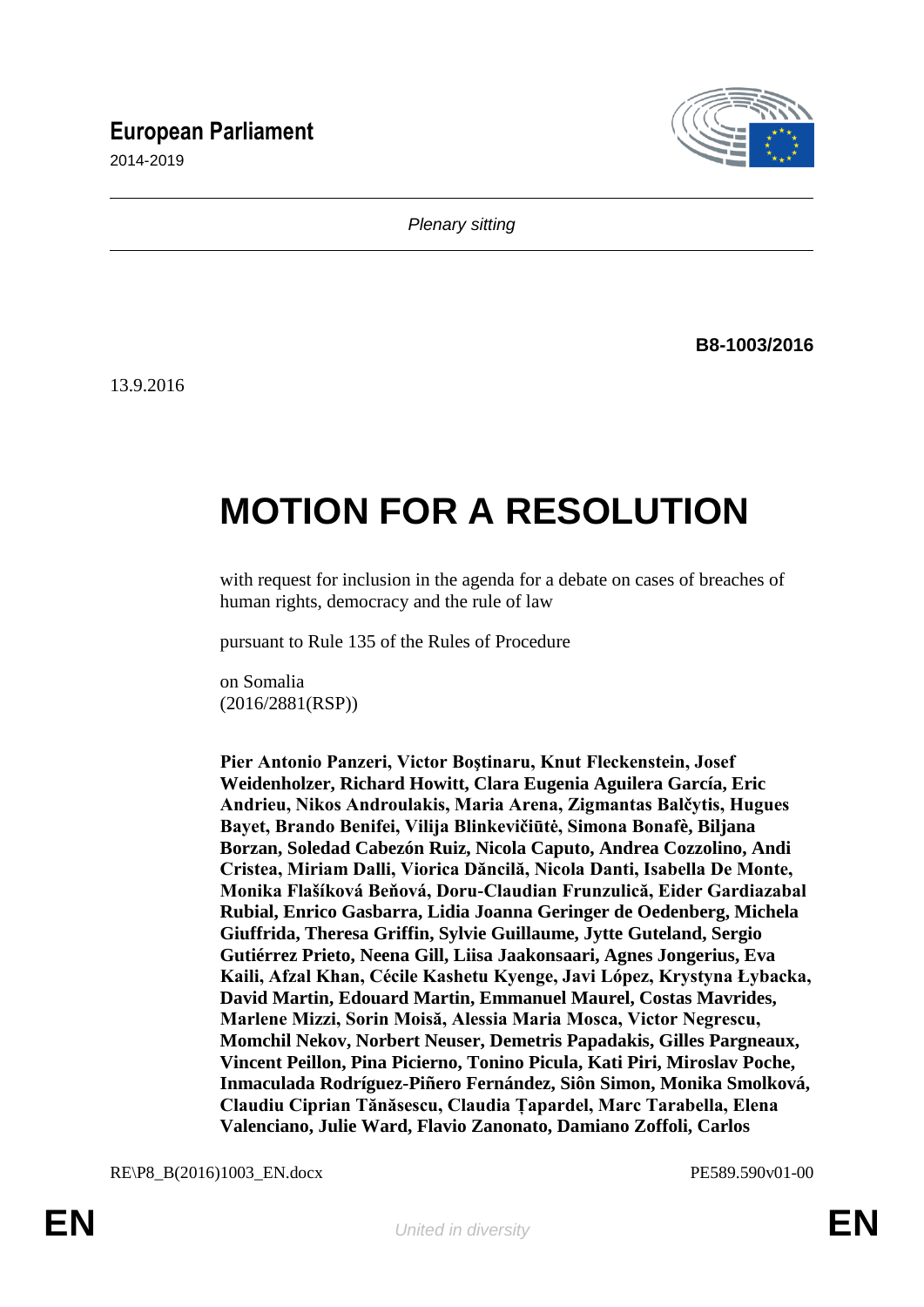### **Zorrinho**

on behalf of the S&D Group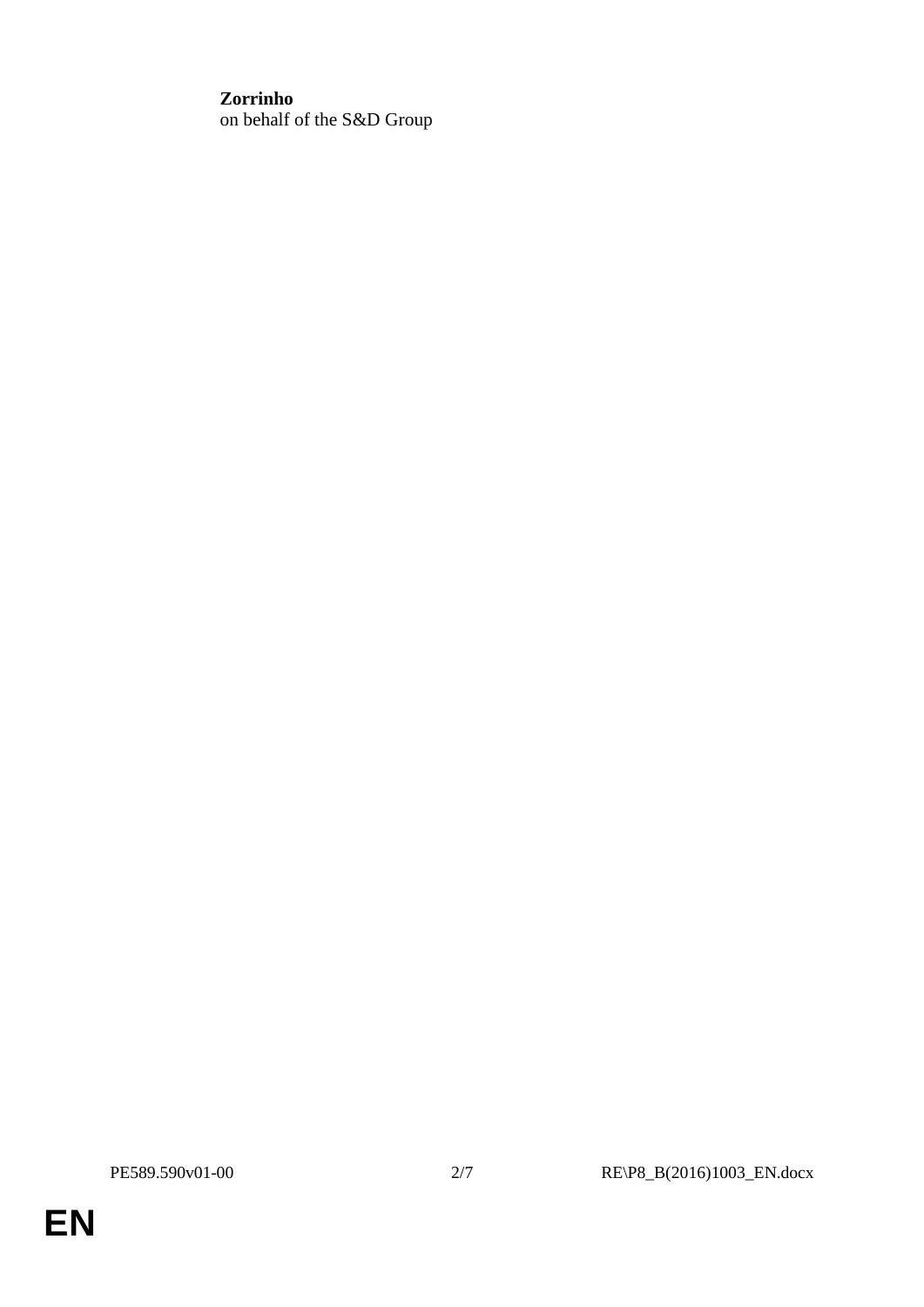#### **B8-1003/2016**

#### **European Parliament resolution on Somalia (2016/2881(RSP))**

#### *The European Parliament*,

- having regards to its previous resolutions on Somalia,
- having regard to the statements by the Spokesperson of the European Union External Actions Services (EEAS) on the attacks in Somalia of 21 August 2016, , 26 July 2016, 26 June 2016 and 2 June 2016
- having regard to European Council conclusions on Somalia of 18 July, 2016 calling for a credible and accountable electoral process;
- having regard the statement by High Representative/Vice-President Federica Mogherini on the decision on an electoral model for Somalia in 2016, 28 January 2016
- having regard the New Deal Compact adopted on 16 September 2013 in Brussels
- having regard to the September 4, 2016, report by UNSOM on Freedom of Expression in Somalia;
- having regard to the UN Security Council Resolution 2297 (2016) of 7 July 2016
- having regard to the UN Security Council Secretary General's report of 9 May  $2016:$
- having regard to the latest Universal Periodic Review on Somalia before the UN Human Rights Council, January 2016
- having regard to the statement of the AU Commission Chairperson (SRCC) for Somalia, Ambassador Francisco Caetano Madeira of 30.08.2016 on the attack on a hotel in Mogadishu;
- having regard to Articles 4 and 5 of the African Charter on Human Rights which entitle every individual to respect of their life and the integrity of their person, and prohibit torture and other cruel, inhuman and degrading treatment or punishment;
- having regard to the Universal Declaration of Human Rights of 1948;
- having regard to Rule 135 of its Rules of Procedure,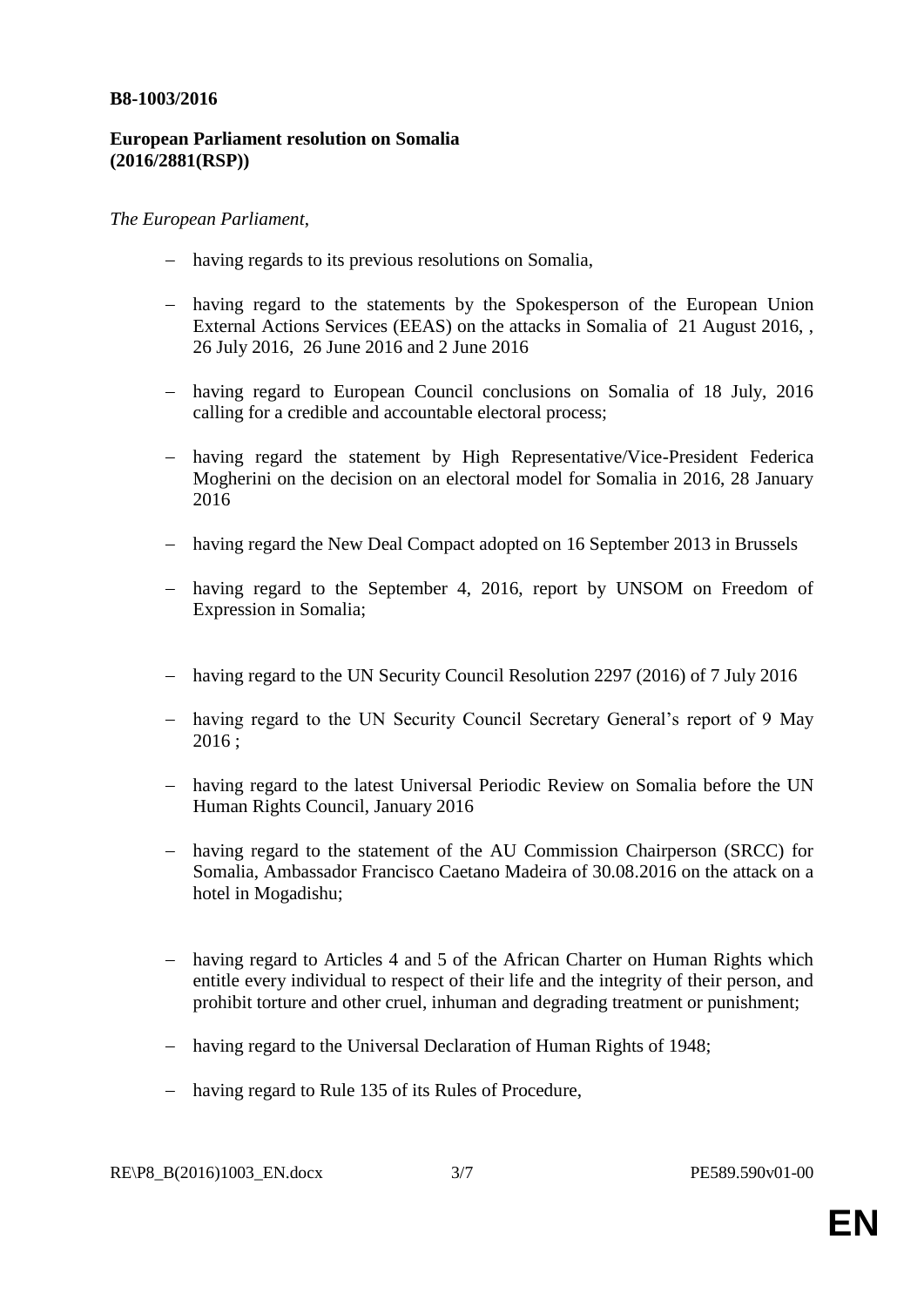- A. whereas Somalia, after two decades of civil war absence of state control and terrorism, is in a crucial transition period , whereas the mandate of the Federal Government of Somalia (FGS) is due to end through an electoral process and the final ratification of a permanent constitution thus enhancing the legitimacy of the state.
- B. Whereas the revision of the provisional Federal Constitution of 2012 by the Somali Government represents a positive attempt towards rebuilding the State institutions in the adoption of important new laws, specifically, on political parties and on the creation of an independent National Human Rights Commission;
- C. whereas voting for the members of the Upper House of the Federal Parliament of Somalia will take place on 25 September 2016 while for the members of the House of the People of the Federal Parliament of Somalia will take place between 24 September and 10 October 2016; whereas the President will be elected by both houses on the 30th October 2016;
- D. whereas the electoral process will be key to a democratic universal suffrage in 2020 to be organized by the National Independent Electoral Commission.
- E. whereas Somalia is home to several self-governing regions—Puntland, Galmudug, South West State and Jubaland—and one that views itself as totally independent— Somaliland in the northwest; whereas despite a lack of international recognition, Somaliland maintains its independence and is planning to hold its own general elections in 2017;
- F. whereas the Islamic extremist group , Al-Shabaab remains one of the biggest threats and challenges for the security, state building and development of the country ;
- G. whereas on the 30 August at least 10 people, including soldiers and civilians, were killed in Mogadishu outside the Presidential Palace ; on the 26 July in Mogadishu El Shabab targeted African Union base and killed at least 13 people including UN personnel; more mortar attacks were reported in the previous months during which more than 100 people were killed ; whereas Al-Shabaab remains also active in neighbouring Kenya by committing regular terrorist attacks;
- H. whereas there is 22,000-strong the African Union peacekeeping force (AMISOM ) protecting the country which faces funding cuts and troop shortages, which could further destabilize the country; whereas Uganda, the largest contributor of troops, announced it would pull its more than 6,000 troops from Somalia by the end of 2017;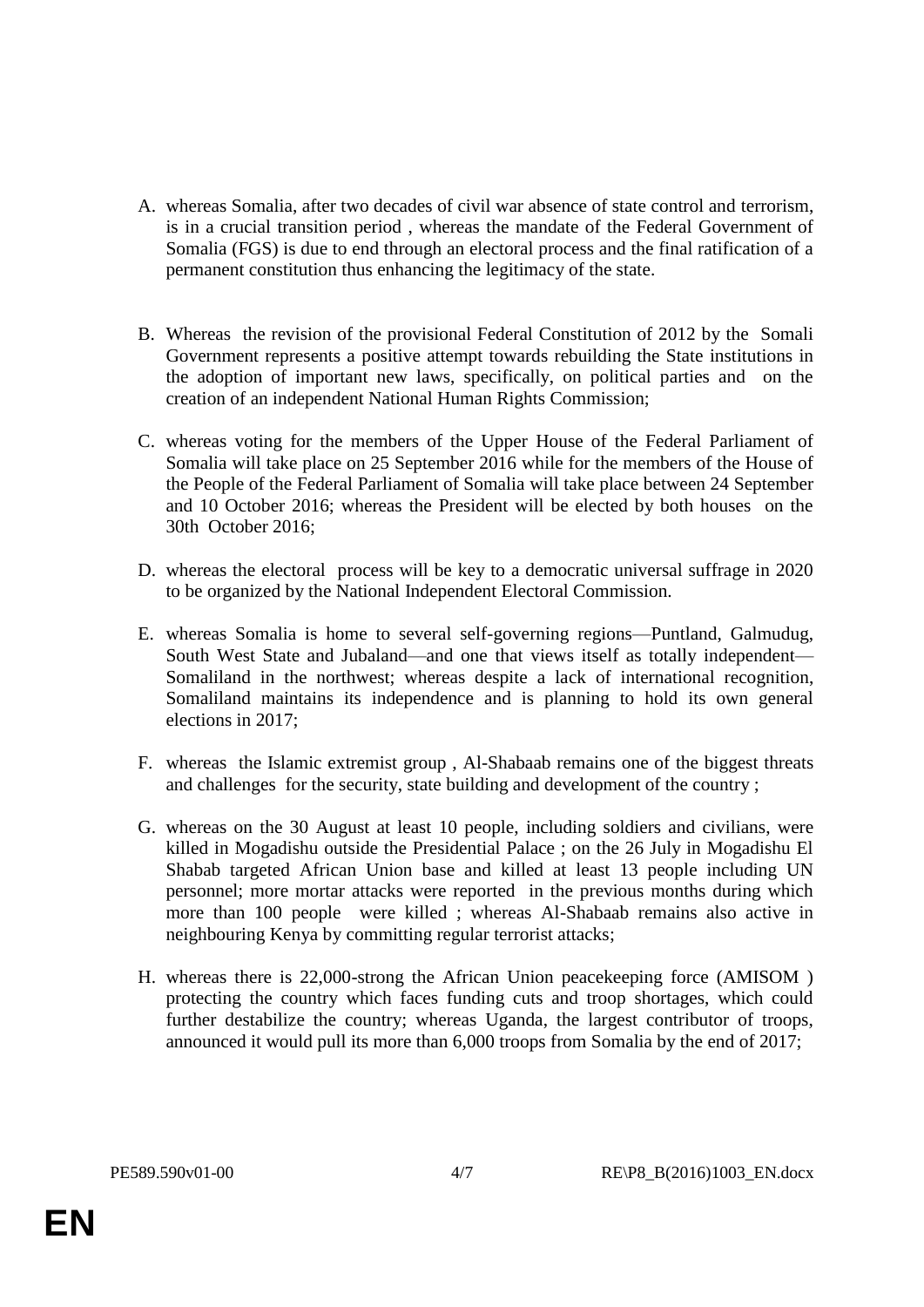- I. whereas the African Union announced its plans to withdraw the force completely by the end of 2020, saying security responsibilities will be transferred to Somalia's military gradually, starting in 2018;
- J. Whereas according to the UN, recruitment of children primarily by Al-Shabab but also by Somalia National Army and clan militia has increased significantly in 2015; concerning reports of ongoing use of children by the security forces, including as informants;
- K. whereas the EU provided through the European Development Fund  $\epsilon$ 286 million (2014-2020) focusing on the implementation of the "Compact" and namely on state and peace building, food security, resilience and education; whereas the EU is also committed to support the AMISOM through the Africa Peace Facility;
- L. whereas more than 1.3 million Somalis were internally displaced in 2015, the SNAF and AMISOM offensive disrupted trade routes; whereas similarly, al-Shabaab blocked supply routes after being pushed out of towns by the AMISOM thereby disrupting humanitarian access;
- M. whereas the Somali government continues to rely on the country's military court to try a broad range of offences and defendants, including civilians; whereas the military courts continue to subject defendants to death following unfair trials despite its support for the UN General Assembly resolution on a moratorium on the death penalty;
- N. whereas freedom of expression continues to be severely restricted, media workers are victims of abusive practices; journalists are threatened, arbitrary detained, and denied due process and fair trial guarantees, and media outlets closed down by regional and federal level authorities; According to the UN, since January 2015, only ten of the 48 journalists and media workers who have been arrested have been brought before a court, it states;
- 1. Expresses its deepest sympathy with the victims and their families and regrets deeply the loss of civilian lives in Al-Shabaab attacks; calls for strengthening the national security architecture and the protection of civilians as well as additional support to AMISOM from the international community at large;
- 2. expresses concern over the continuing humanitarian crisis in Somalia and its impact on the Somali people;
- 3. calls for stronger measures to protect children affected by armed conflict and from recruitment and use by armed forces and groups; urges authorities to treat children suspected of association with Al-Shabaab primarily as victims and to consider the best interest of the child and international protection standards as guiding principles.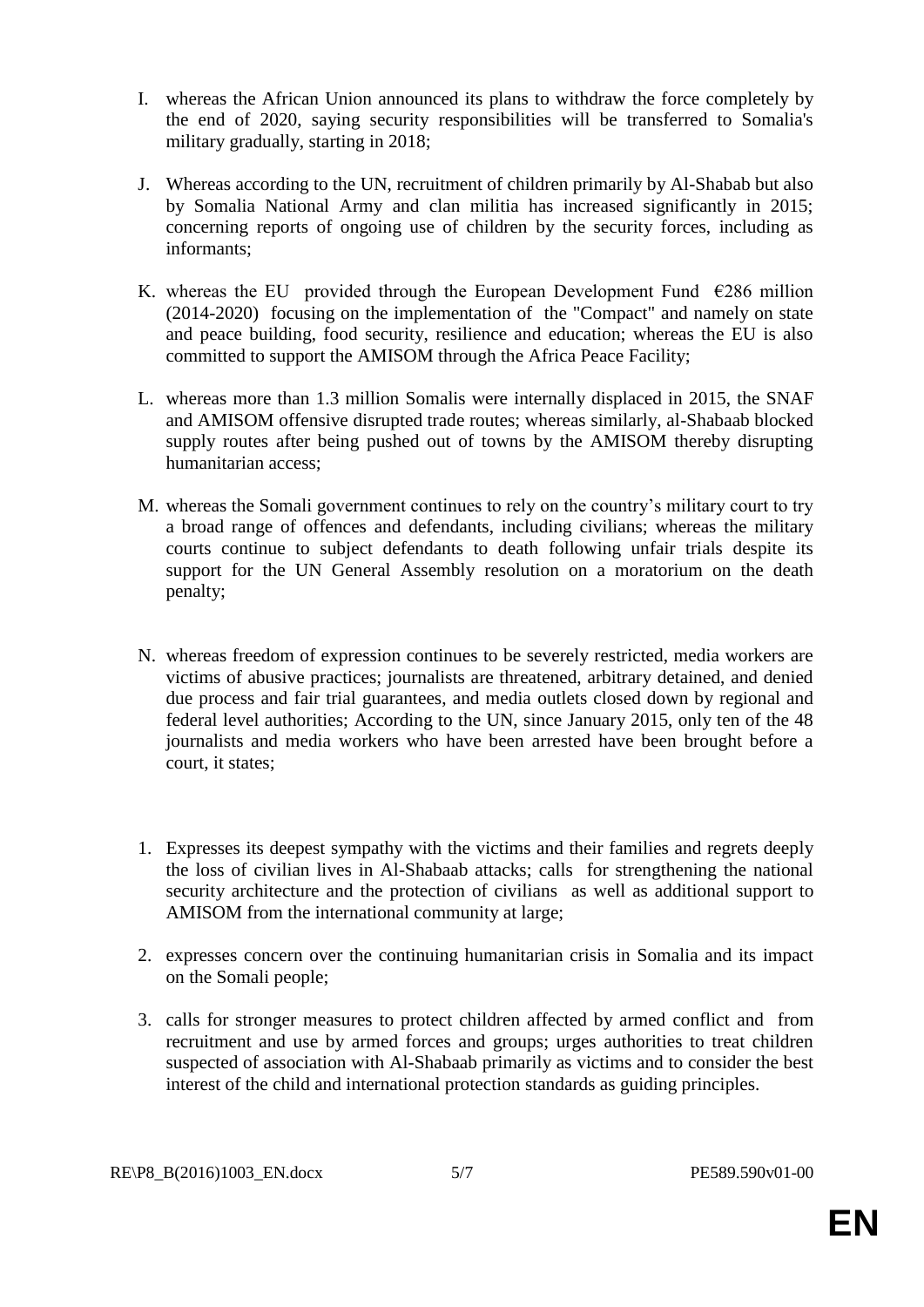- 4. Recognises the positive contributions of the UN Support Office in Somalia(UNSOS) has made in supporting the gains made by AMISOM and the UN Assistance Mission in Somalia (UNSOM) by contributing troops, financial and material resources in order to guarantee the protection of the civilian population in Somalia;
- 5. Welcomes the EU commitment to cooperate in the building of legitimate institutions and a Somali owned security sector to combat terrorism as key for Somalia's constructive development and the security of the region;
- 6. welcomes the AU's investigation of allegations of sexual violence against AMISOM troops, calls for full implementation of the recommendations of the report, and in line with resolution 2272 (2016), urges the AU and troop-contributing countries to ensure that allegations are properly and thoroughly investigated and those responsible brought to justice ,
- 7. Calls for a better EU monitoring and capacity building to ensure accountability for abuses by AMISOM especially given the fact the EU is responsible for the bulk of its funding
- 8. calls to the Federal Government of Somalia to start implementing the National Action Plan against sexual violence to end impunity, guarantee due process and safeguard the rights of victims and persons at risk.
- 9. Commends the Government of Somalia in its effort at an attempt towards rebuilding the State institutions in the adoption of important new laws, specifically, on political parties and on the creation of an independent National Human Rights Commission
- 10. calls on the Somali government and authorities to ensure a peaceful, legitimate, inclusive and transparent electoral process for the Somali people,
- 11. Deplores all violations and abuses of human rights, arbitrary detentions and arrest of journalists ; calls for stronger efforts in Improving human rights through appropriate legal frameworks and addressing sexual violence and violence against women which will also demonstrate an end to impunity and encourage post-conflict reconciliation
- 12. Recalls that freedom of expression plays a central role in the building of democratic States; calls on the Somalia government to review the penal code, the new media law and other legislation, to put them in line with Somalia's international obligations regarding the right to freedom of expression and the media;
- 13. Commends the UN Assistance Mission in Somalia (UNSOM) and the Office of the UN High Commissioner for Human Rights for publishing the report on the 4 th September on the right of the freedom of expression in Somalia being the first ever public human rights report by the UN on Somalia; calls on the UN to do more public reporting;